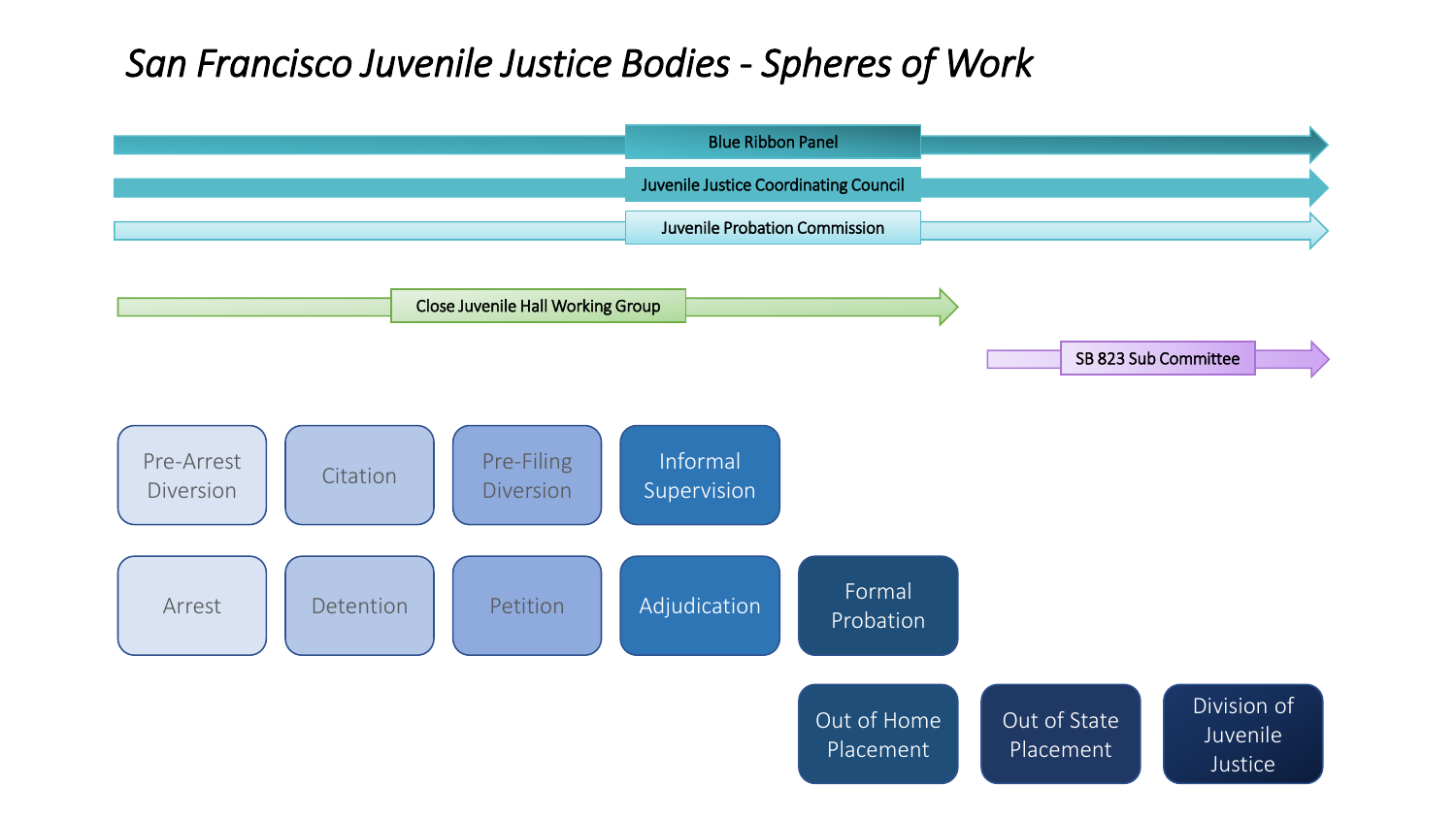# SB 823 Subcommittee Membership & Application Process (Proposal)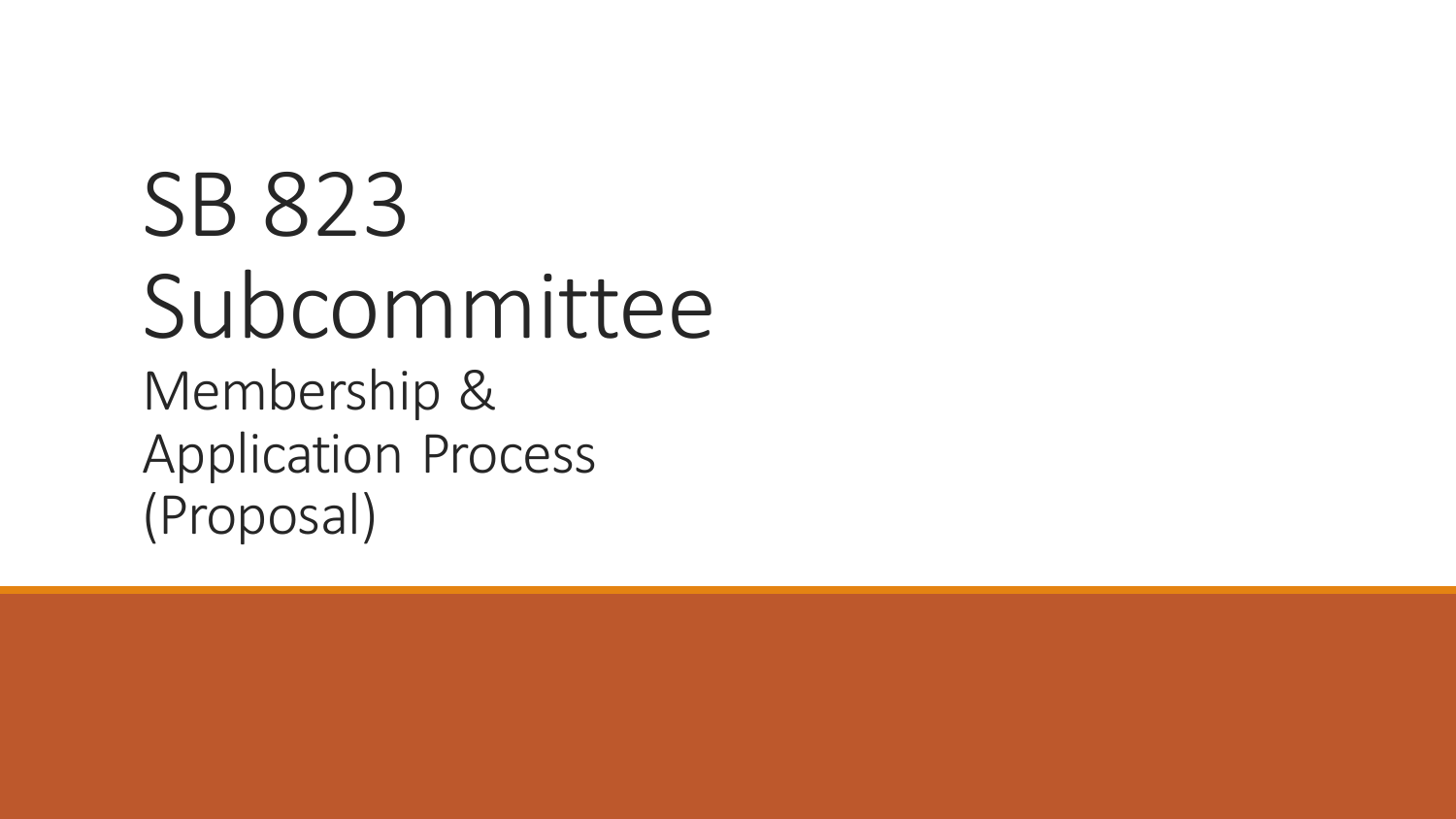Current Seats (as required by legislation)

1. Katy Miller, Probation Chief (Chair)

- 2. Kasie Lee, District Attorney's Office
- 3. Patricia Lee, Public Defender's Office
- 4. Joan Miller, Department of Social Services (HSA)
- 5. Farahnaz Farahmand, Department of Mental Health (DPH)
- 6. Alysse Castro, County Office of Education/School District (SFUSD)
- 7. Judge Monica Wiley, Superior Court

§No fewer than three community members defined as individuals who (1) have experience providing community-based youth services, (2) youth justice advocates with expertise and knowledge of the juvenile justice system, or (3) have been directly involved in the juvenile justice system:

- 8. Angel Ceja Jr., Juvenile Advisory Council
- 9. Denise Coleman, Huckleberry Youth Programs/ CARC
- 10. Ron Stueckle, JJPA/ Sunset Youth Services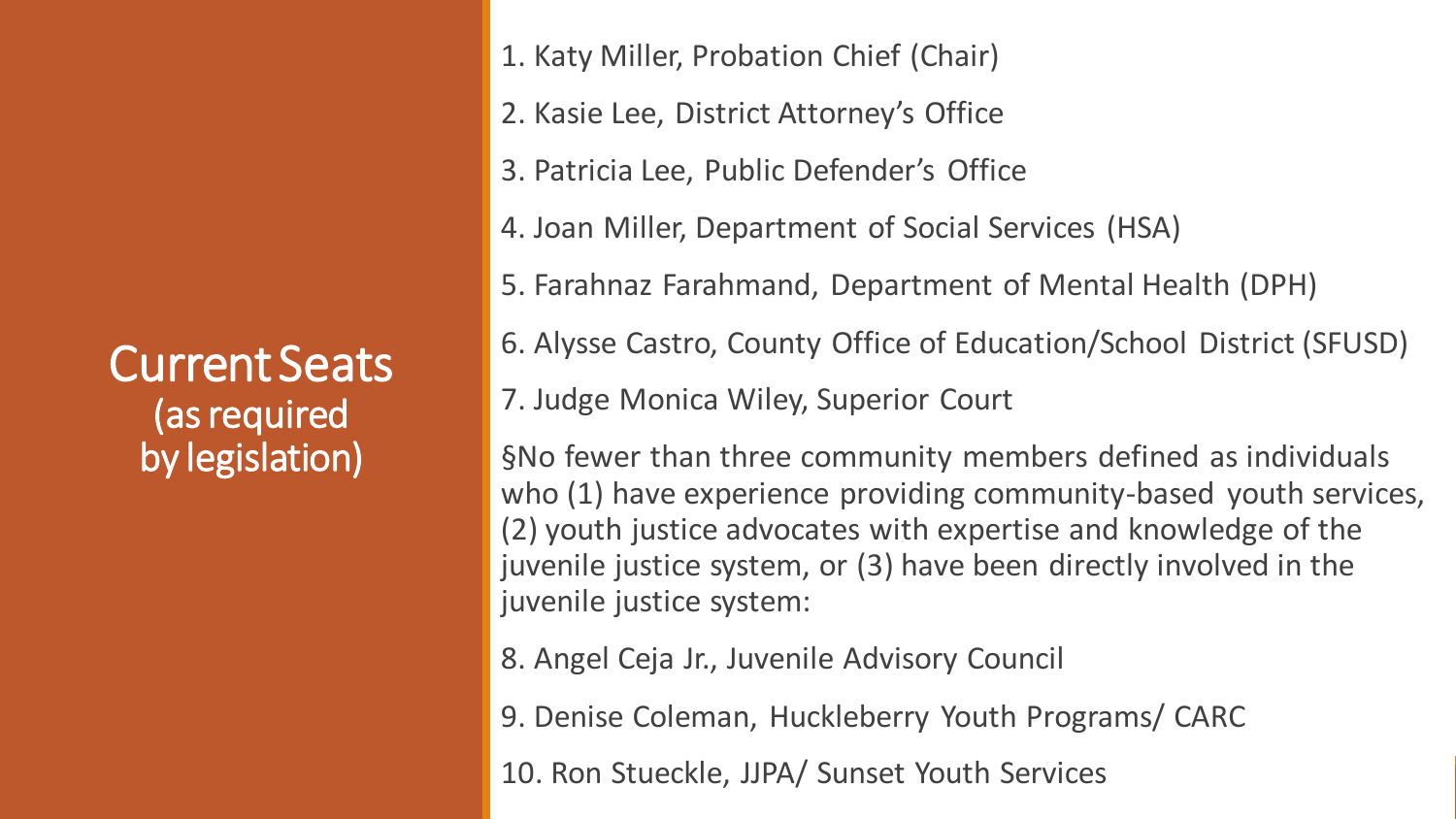### Proposed Additional Seats

•Community-based provider with experience serving young people in a secure youth facility, such as juvenile hall or DJJ (formerly CYA), or in adult facilities such as jail or prison

•Individual with lived experience in a secure youth facility

- •Caregiver or loved one of children impacted by a secure youth facility
- •Victim/survivor of community violence
- •Representative from Bar Association of San Francisco, Delinquency Conflict Counsel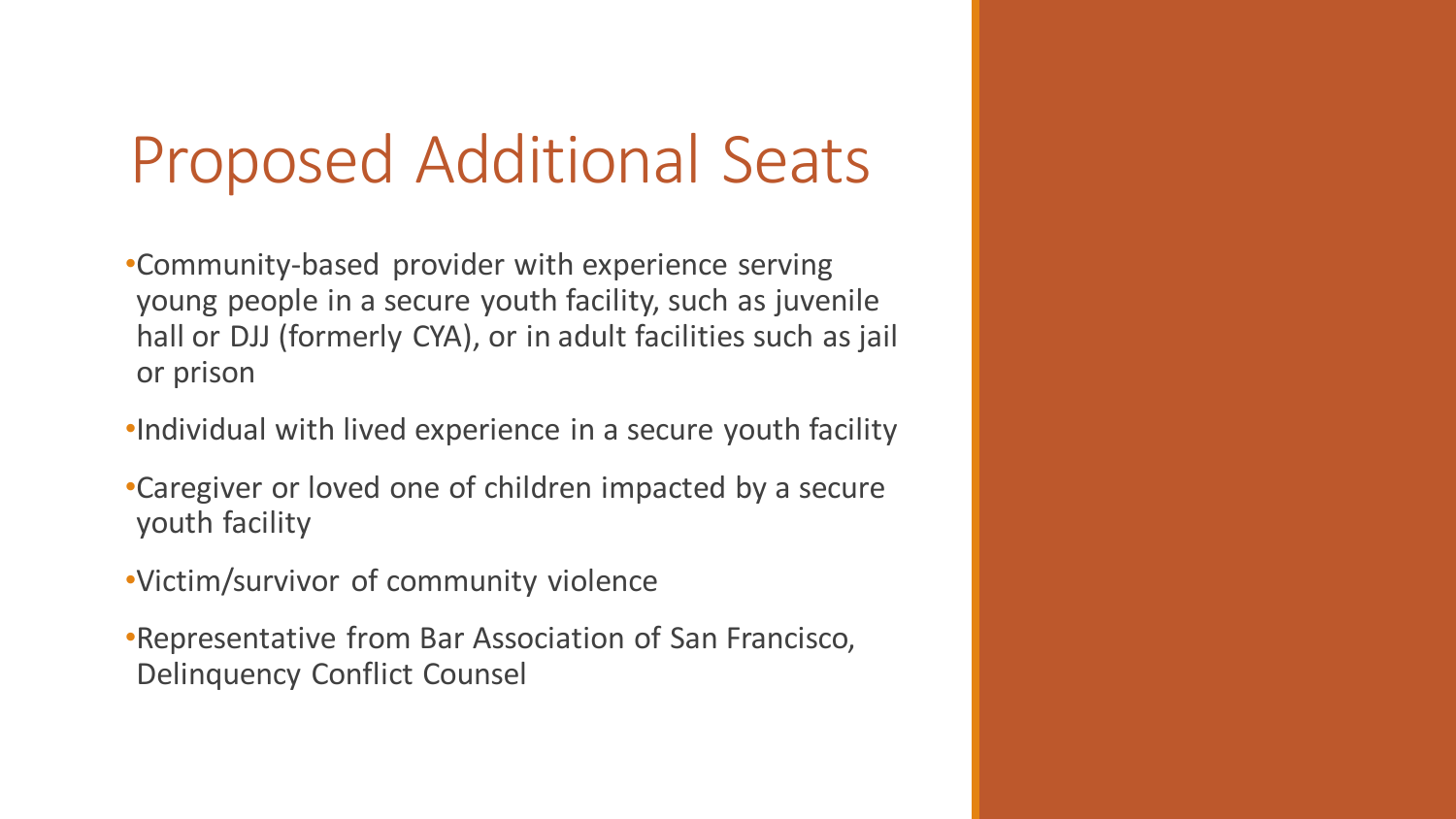### Proposed Application Process

•Available Online via Microsoft Forms Link •Recorded Interviews with Applicant •Open from 3/8/21 - 3/26/21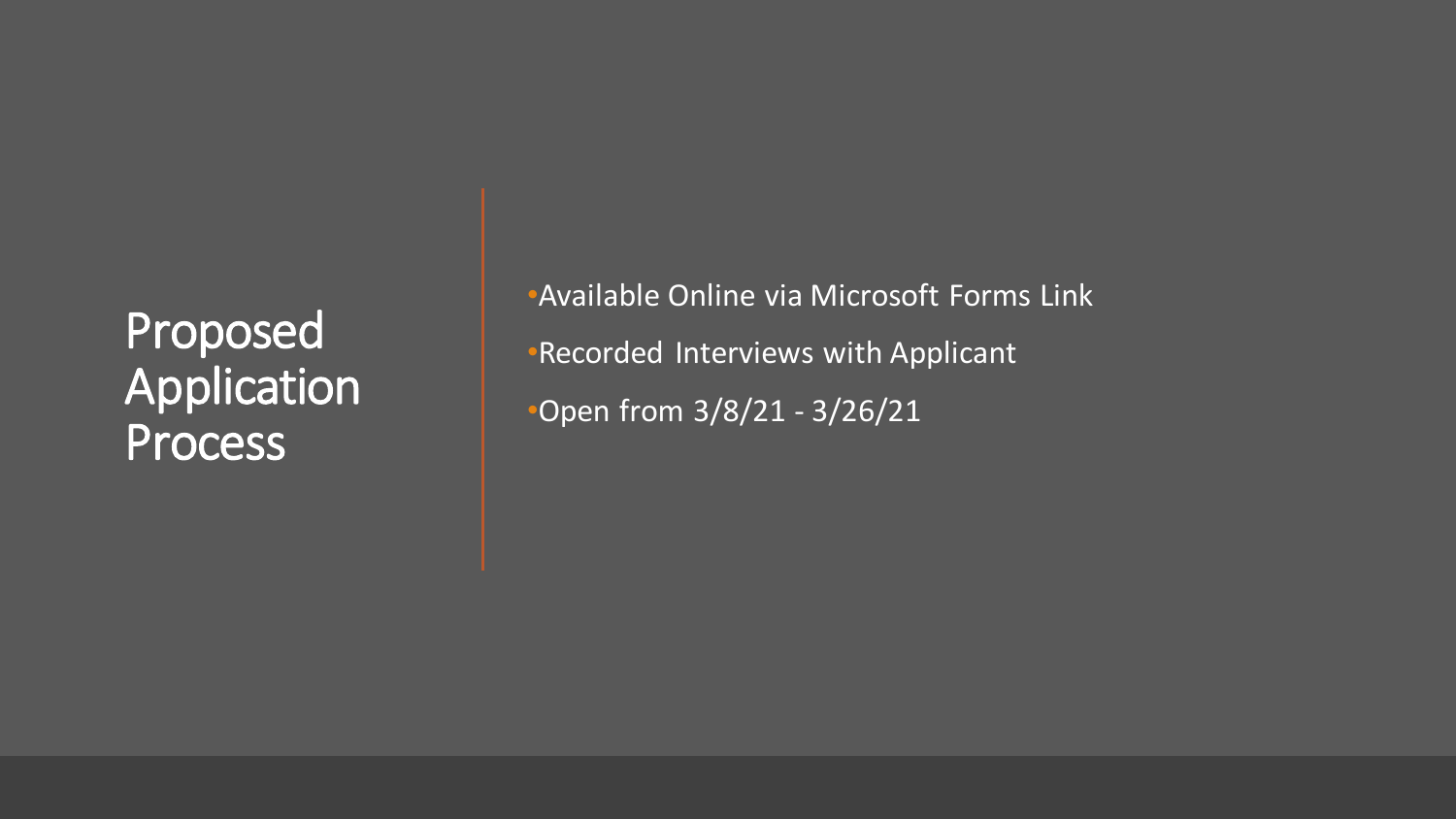### Application **Questions**

- •Name, Email, Phone Number
- •Seat
- •Please explain why you would like to serve on this committee.
- •If you are a service provider, please describe your experience in providing services in the juvenile justice system / If you are an individual who has been in a secure youth facility, has cared for a child in a secure youth facility, or has been impacted by community violence, please share some information about your experience.
- •What do you believe are the greatest challenges facing youth and families in the juvenile justice system?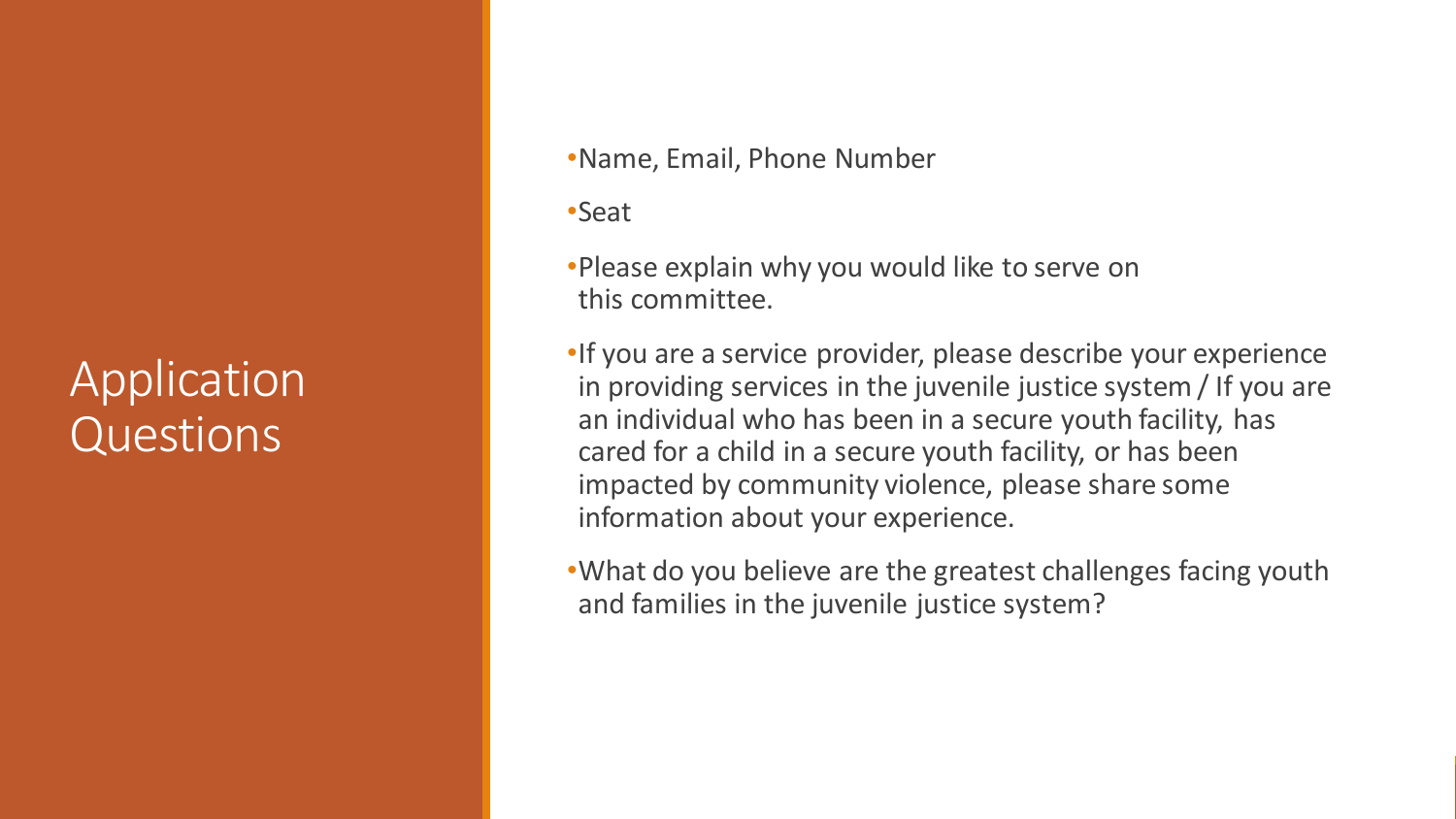## Circulation of Application

- •Equitable Circulation and Promotion of Application Process
	- Reentry Council
	- SF Youth Commission
	- DCYF
	- JJPA/CBO Partners
	- City Youth Now
	- Probation Services Staff
	- Probation Commissioners